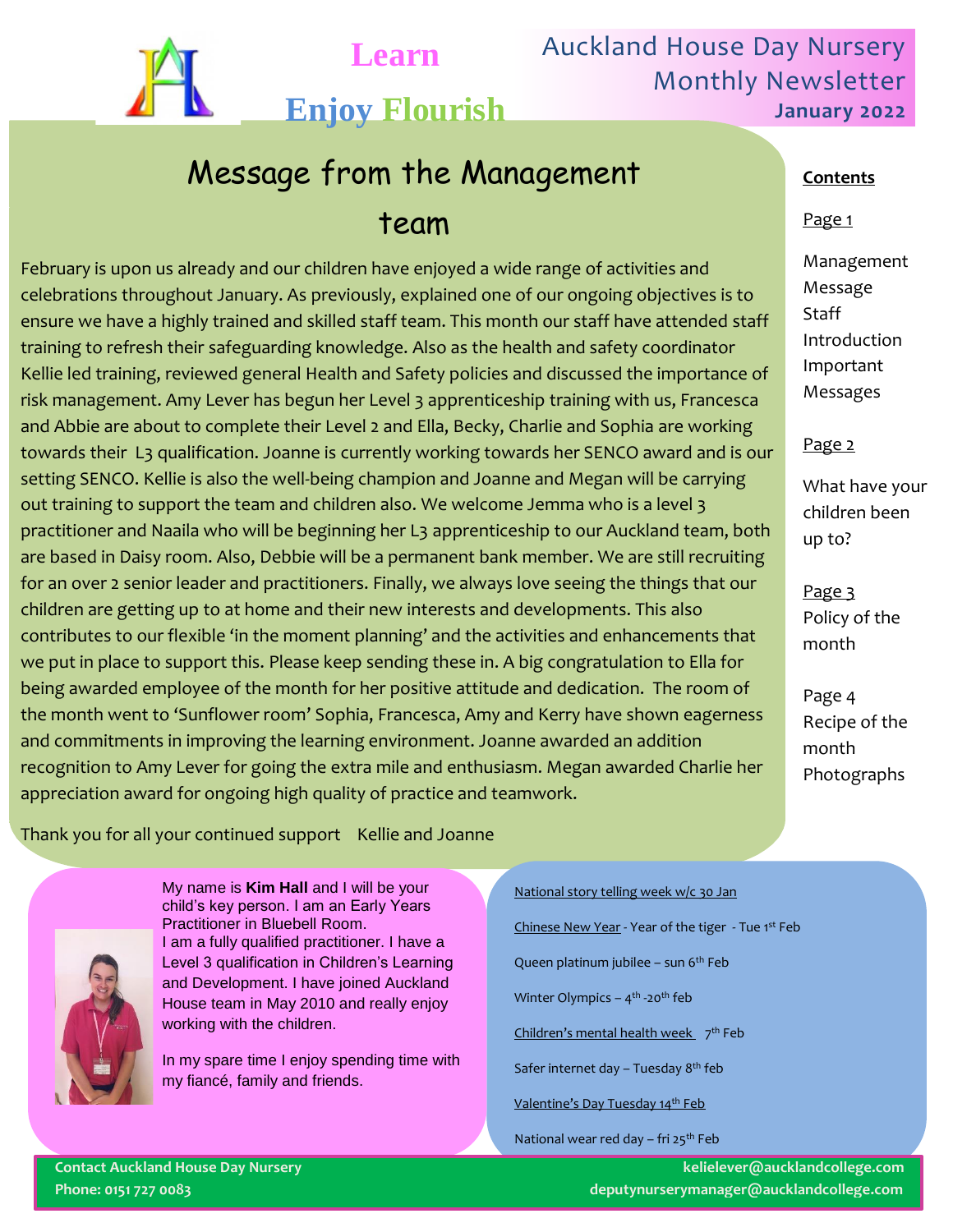#### **Buttercups**

`

We have had a good start to the New Year in Buttercup room! We have welcomed many new friends into our rooms and said some goodbyes to some friends who have transitioned into another room.

Our story this term was 'Elmer the elephant' we have had fun exploring textures and colours through tuff trays. The light board coloured cellophane film and other sensory lights. We also explored our small world animals – looking at our different sizes and finding our mummy and baby elephants

Our song of the term, 'The wheels on the bus we explored a theme of transport this month. Having fun with our small world cars, making marks in the paint and sand, singing and dancing with our instruments and using our collage materials to create a bus! We have also explored our ride on toys and walkers, transporting ourselves around the room.

We hope you have had as much as we join us when our story will be 'love makes a family' and our song head shoulders knees and toes.

#### **Daisy**

This month in Daisy room, we have been looking at the story 'the rabbit's nap' and the song 'Baa, baa wooly sheep. Some of the activities the Daisy room children have enjoyed are painting their own 'baa, baa, woolly sheep pictures using different materials, such as cotton wool to smudge it across the paper. They created their own textured sheep and rabbit pictures. For a sensory activity, the children enjoyed exploring some sheep themed sensory bags.

We have celebrated Chinese new year the children took part in making their own facemasks in the shape of a tiger. They participated in tuff tray activities that contained rice and Chinese themed props. This month the children have has a range of outing to the park. They also enjoyed a venture to the library, where they enjoyed picking their own books.

#### **Bluebell**

This month we have had so much fun in nursery, out theme has been 'winter' we explored snow through lots of different textures and made snow tuff trays, which the children really enjoyed. We also made our own snowmen using lots of different textures and materials. The children also had their feet painted to make carrots for the snowmen. We wrapped up warm and had lots of fun outside and took a trip to the park. Our book this month has been 'the farm' this is the

children's favourite at the moment as they handle the book independently and love the staff to read it again and again. They have enjoyed learning the names of the animals and mimicking the noises they do. The song was '5 little monkeys' were the children have copied actions and enjoyed

painting to make our own monkeys with recycled materials.

The children explored with chopsticks to pick up objects and enjoyed a lot of dressing up.

#### **Snowdrop**

This month we have had so much fun! Our song that we have been focusing on is '5 little men in a flying saucer' we spoke about the planets and all of the stars. We enjoyed messy play and splashed paint over tissue paper to create our own space scene. We explored gluing and sticking activities to

create our own colourful planets and stars. Our story that we have

been focusing on has been 'the wheels on the bus we have made up actions and sounds to go with what all of the people on the bus

do and drew out own interpretation of them. We even enjoyed creating our own selfportraits, looking at ourselves in

the mirror naming different features on our face. We have enjoyed using our imagination to come up with our own games. We have played hide and seek were we practiced our counting skills and ring a ring of roses, we enjoyed celebrations for Chinese New Year were we looked at tigers.

This month in Daffodil room, we have looked at the story 'under the sleepy stars' and used chalk pens to decorate. We then looked at different shape boxes. Furthermore, we strengthened our pincer grip and pen control whilst mark making and tracing around different shapes. We used our animals and placed them in paint to make animal footprints.

**Daffodil**

Our song was 'zoom zoom' where we used recycled paper plates to make the spaceship. We also made actions to the song and in the garden where we acted out being spaceships, move our body in different ways. We safely jumped off the climbing frame. We also recycled old cereal boxes to create rockets. We also learnt more about different named planets and spoke about what we see in the sky.

#### **Sunflower**

This month in Sunflower room, the children have enjoyed creating work when carrying out activities for our song and story of the month. The children chose these. The song; 'Miss Polly had a dolly' this led the children into being interested in looking after the dollies, later they thoroughly enjoyed creating a doctors surgery role-play area. The children enjoyed learning new words like, x-ray and thermometer and eagerly listened as we explained how they work. We looked at skeletons and learnt more about our bodies and bones. Furthermore, they took great interest in using additional resources such as, bandages and different additional visuals.

Dear zoo has been a fun story and the children have created animals and explored the different shapes and art. The children have had fun learning about different celebrations through tuff tray exploration, drawing activities and stories. The children further extended their learning about

**Contact Auckland House Day Nursery kelielever@aucklandcollege.com Phone: 0151 727 0083 deputynurserymanager@aucklandcollege.com**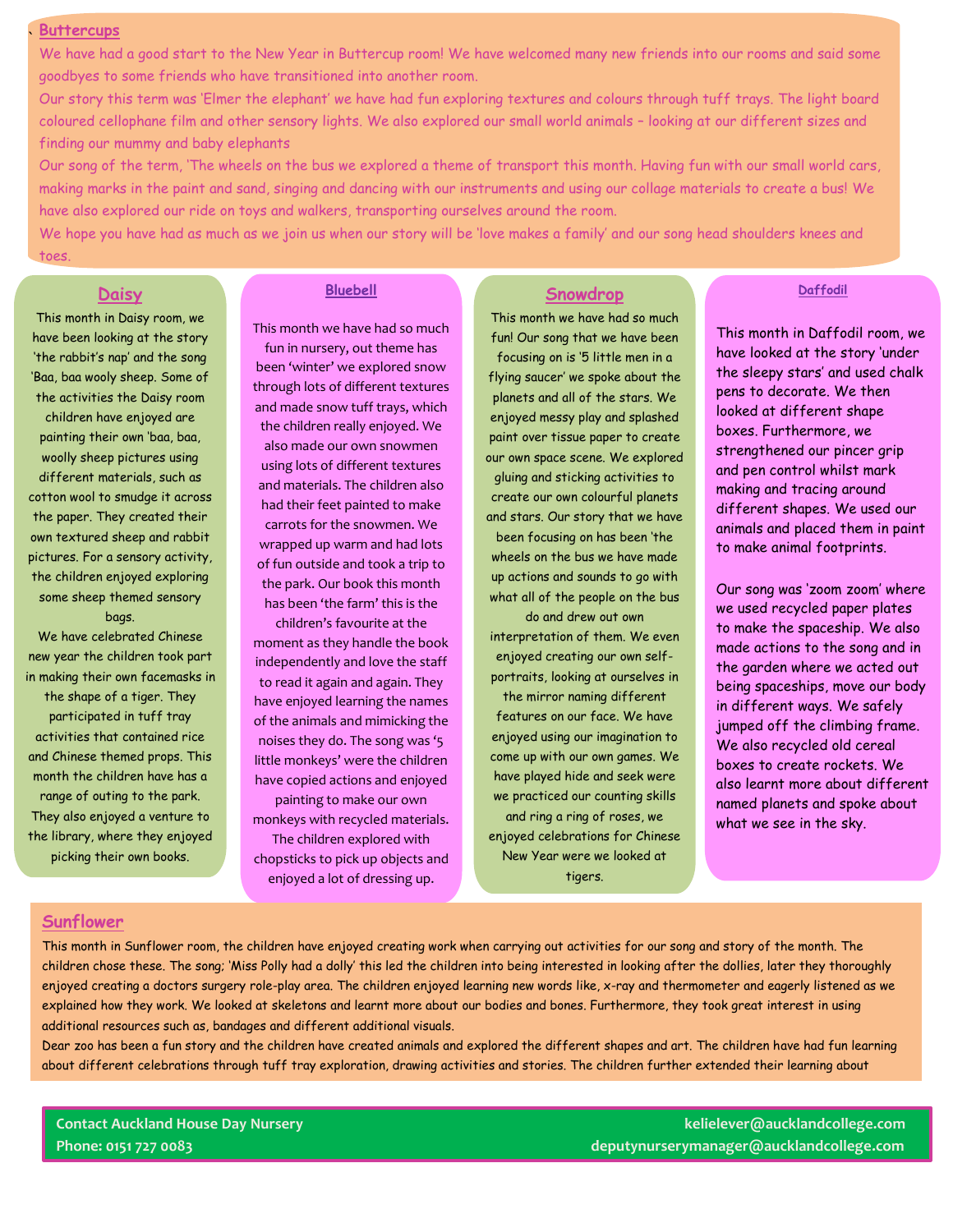# **Accidents in the nursery policy**

**There are at least 2 members of staff on nursery premises at all times who have a current up to date first aid certificate.** In the event of your child, having major accident only members of staff who hold a first aid certificate will deal with any minor injuries that your child may have.

All accidents will be recorded on an accident form giving details of:

- Name and address of child
- Name of the person who dealt with the accident
- How and when the accident occurred
- What the injuries were
- What first aid was given
- Name of management accident reported to.

The form will then be signed and dated by a member of staff who dealt with the accident and the manager or deputy will sign the form to state they have been informed of the accident. Parents/Carers will be informed of any accidents upon arrival and will be asked to sign the form to state they have been informed. In the event of a serious accident, the nursery manager or deputy will contact the parent/carer immediately and will explain what has happened and the action that has been taken. It is policy of Auckland House Nursery to call a taxi or ambulance if your child requires hospital treatment. If your child does need such treatment, we will arrange to meet you at hospital.

**Head Injuries -** If your child has a head injury an accident head injury form will be completed giving details of;

- Name and address of child
- Name of person who dealt with the accident
- How and when the accident occurred
- What injuries where
- What first aid was given
- Name of management accident reported to

The form will then be signed and dated by the member of staff who has dealt with the accident and the manager or deputy will sign the form to state they have been informed of the accident. Parents/carers will be informed of any accidents upon arrival and will be asked to sign the form to state they have been informed and a head injury letter will be given to the parent/carer with advice on how to look after a child with a head injury.

## **IT IS VITAL THAT YOU ALWAYS PROVIDE THE NURSERY WITH A CONTACT NUMBER IN CASE OF EMERGENCIES.**

In the event of a serious accident, there is a requirement for the nursery manager to inform OFSTED.

**Accidents in the home -** Where a child has had an accident in the home (outside nursery hours), please ensure that you inform staff on duty about what happened and when and where the injury was received. Any existing injuries will be recorded on an existing injury form giving details of:

- Name and address of child
- How and when the accident occurred
- What the injuries were
- What first aid was given
- Whom it was reported to.

The form will then be signed and dated by the member of staff who dealt with the accident and the manager or deputy will sign the form to state they have been informed of the accident.